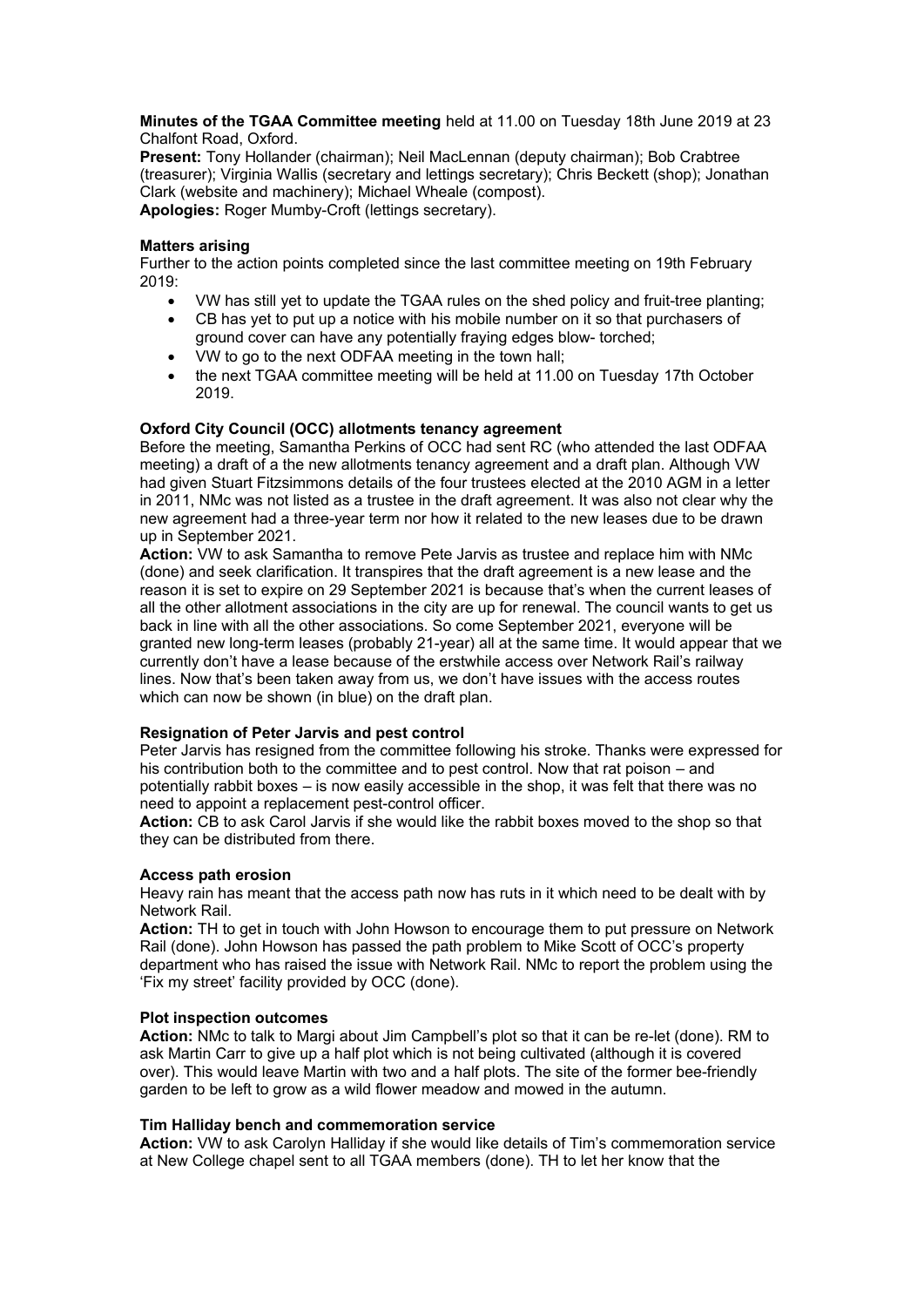committee is more than happy for a bench in Tim's memory to be placed near the old pond where there are newts (done).

# **ODFAA centenary**

Publication of the history of Oxford allotment associations – to which we contributed – to mark the centenary of ODFAA – is imminent. Wendy Skinner-Smith is retiring as chairman of ODFAA.

# **Tree pollarding**

Despite TH writing to Julian Cooper (copy Stuart Fitzsimmons) there has no progress in getting the northern trees pollarded.

**Action:** TH to chase Julian Cooper (done). Julian claims that TGAA is head of the list for this year's pollarding and will be doing the boundary with Burgess Field in the autumn.

#### **Water plans update**

Thanks to NMc for circulating the notes of the first Allotment Water Project Meeting held on 24th May 2019 (attached). Several options have been ruled out but there are still lots of issues to address and other options to explore. It was noted that any system of water provision should not encourage over use of water.

**Action:** VW to send NMc email about grants from OCC (done).

# **AOB**

**Skip policy** Skips for pre-sorted rubbish are a lot cheaper than those for all sorts of rubbish but not a practical solution for the allotment site. Because of the rising cost we will only have skips twice a year with the next being in October.

**Wells** It was agreed that if the weather is suitable at the end of August, David Haynes would be engaged to dig new wells and/or renovate those in need of attention. **Action:** MW and TH to identify suitable candidates for renovation and possible sites for new wells.

**Honda mowers** It was agreed that it was not necessary to buy a third mower despite the fact that both Honda mowers had been out of action at the same time earlier in the year. **The meeting ended at 12.30**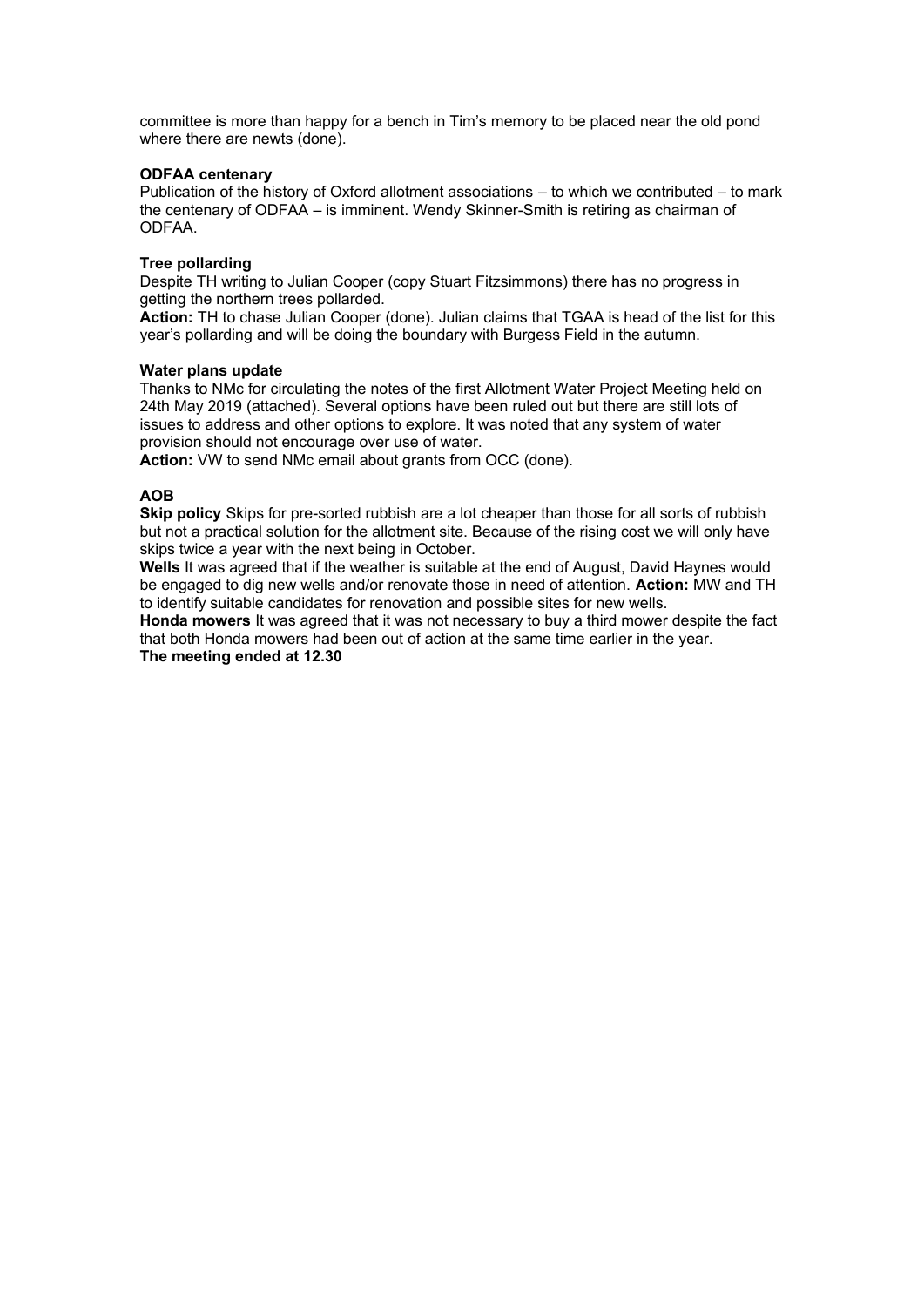# **Notes of the first Allotment Water Project Meeting, 24.5.2019.**

**Present**: Chris Beckett, Chris Goodall, Martin Carr, Mikal Mast, Neil MacLennan, Robin Nicholas.

**Apologies:** Joe Lee, Mike Godley.

We are a self-appointed group of Trap Grounds allotment members who have been asked to explore improving the water supply for growing plants on the allotments. The idea came out of a committee meeting after last summer's long hot & dry weather. At this year's AGM members unanimously agreed we should explore how best to provide a reliable water supply & approved raising funds to finance it. We are to report back to the members at next year's AGM with a view to carrying the work next summer.

At least 3 members of the group have hand-dug wells on their plots. 2 have hand-bored boreholes. 1 has sunk a pipe well. 3 have set up solar powered batteries & pumps to extract water.We have engineering, physics, management & fundraising skills in the group.

#### **Considered & rejected**

We have rejected using **mains water** as it would be prohibitively expensive to get piped water to the allotments & we would have to pay a recurring metered charge. Similarly we have rejected getting **mains electricity** from the National Grid. We have rejected wind power because of the unreliability of wind on the allotments. We have rejected **multiple professionally drilled boreholes with hand pumps** because of the cost of drilling so many wells & the need to fetch & carry water considerable distances.

#### **Borehole**

We plan to sink just one 200mm borehole to extract water from the aquifer that lies under the allotments. The borehole will be professionally drilled 6-8 metres through the water containing gravel & sand layer into the underlying clay. We cannot know how much water that borehole will deliver & at what rate. It is possible we will have to sink 2 boreholes.

The ideal position for the borehole for ease of distributing water would be as near the centre of the allotment site as possible but it could be located anywhere on the site. Positioning it near the Port Meadow gate would be ideal for ease of installing & maintaining equipment. The 2 pond areas have advantages but it would be a pity to lose them & probably preferable to take over an allotment site, ideally when it becomes vacant. Flooding is a potential problem because of the associated electrical gear but any shed or shipping container, or at least the vulnerable equipment inside it could be raised 50cm. How do we get a heavy container to to house ancillary equipment to the site of the bore hole?

**Action.** Everyone to consider where borehole should be located

#### **Pumped water distribution**

The most attractive water distribution system would be to have a second electric pump (12v or 24v brushless) pumping water round a ring main. This could deliver water at enough pressure to operate hoses all over the site. Water could be stored in linked recycled 1000 litre IBC containers at ground level

**Action.** CB & RN to consider.

# **Gravity Water Distribution**

The gravity system Chris & I looked at has a single large 5000 litre water tank raised 4-5 metres off the ground. A 5000 litre tank would be expensive. 5000 litres of water weighing 5 tonnes needs substantial foundations. Our reclaimed Edwardian tip over sand & gravel does not make a very solid foundation. A smaller raised tank could supply small lower but still elevated peripheral tanks, with the aim of 1 small tank for every 4 plots. Botley Meadow's system runs out of water towards the end of the piping but they do not have a ring main & are using narrower diameter pipes than 32mm we are considering. **Action.** MG & DL. to consider.